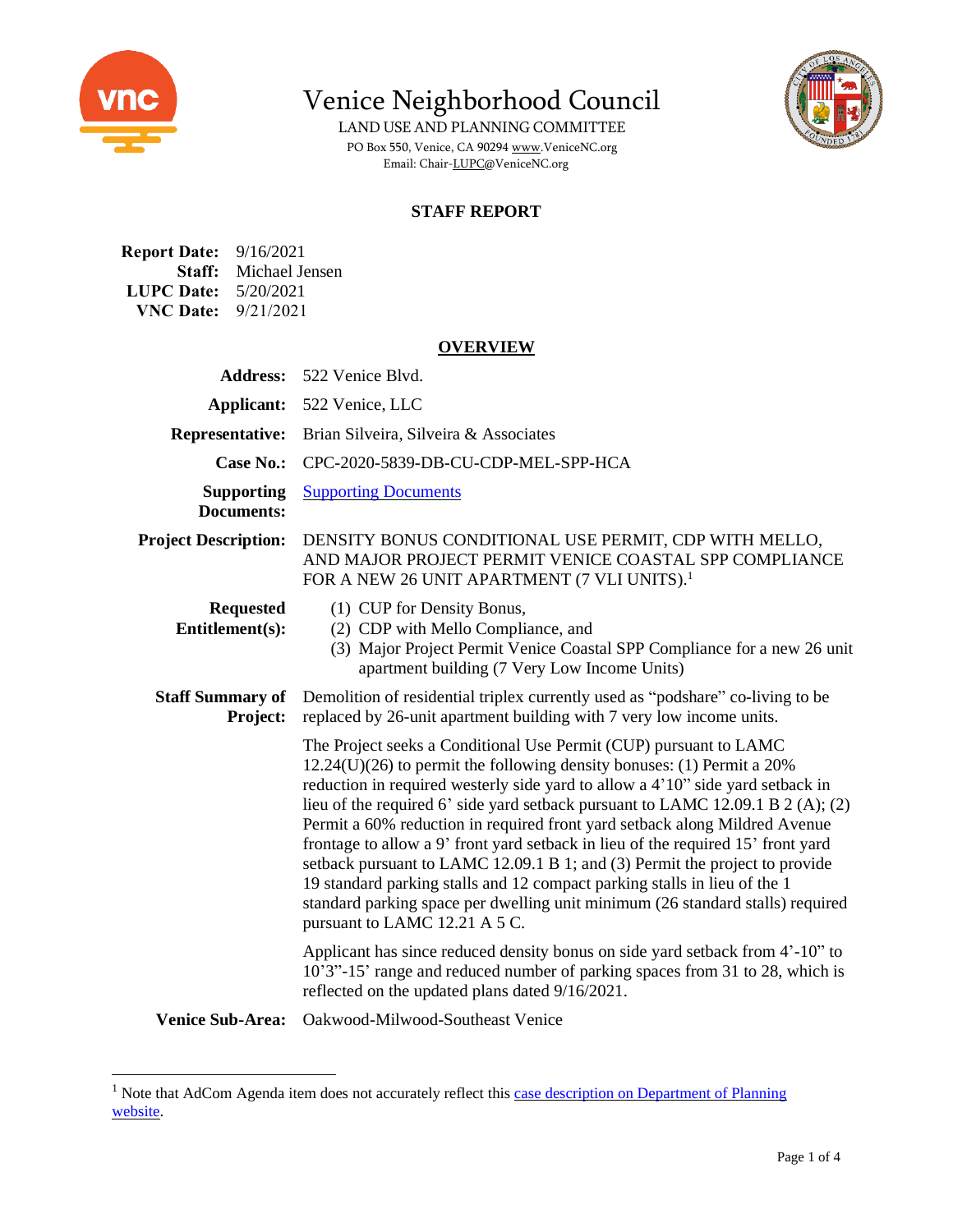Case No.: CPC-2020-5839-DB-CU-CDP-MEL-SPP-HCA<br>Address: 522 S. Venice Blvd. 522 S. Venice Blvd. Report Date: 9/16/2021 LUPC Staff: Michael Jensen

| <b>Zoning:</b> $RD$ 1.5 |                                                                                                    |
|-------------------------|----------------------------------------------------------------------------------------------------|
|                         | <b>Existing SF:</b> $16,096.46$ SF lot                                                             |
|                         | <b>Proposed SF:</b> 13,905 SF, FAR of 1.26:1                                                       |
|                         | <b>Proposed Parking:</b> 26 tenant spaces, 2 guest spaces; parking is "bundled"; 46 bike stalls    |
|                         | <b>Number of Units:</b> 26 units total; 19 market-rate units, 7 affordable units (very low income) |

# **COMPLIANCE WITH SPECIFIC PLAN**

| Setbacks:                     | The Project's proposed setbacks ask for a 60% reduction (from 15 feet to 9 feet)<br>in front yard setback along Mildred 20%, to accommodate the city's required<br>dedication, and reduction to side yard setbacks (an "on-menu" incentive where<br>the side yard abuts a large public right-of-way area). (LAMC § 12.22<br>$A.25(f)(1)$ .) The side yard setbacks originally requested were modest (approx.<br>one foot), though have since been increased. The design of the apartment<br>complex places the massing of the buildings on Venice Blvd., a major<br>throughfare and on Mildred, across from a mostly commercial parcel (formerly<br>Tesuque Market). |
|-------------------------------|----------------------------------------------------------------------------------------------------------------------------------------------------------------------------------------------------------------------------------------------------------------------------------------------------------------------------------------------------------------------------------------------------------------------------------------------------------------------------------------------------------------------------------------------------------------------------------------------------------------------------------------------------------------------|
| Height:                       | The project has a maximum heigh of 30 feet, which is compliant with the<br>Venice Specific Plan. The Project is not seeking any increases in height.                                                                                                                                                                                                                                                                                                                                                                                                                                                                                                                 |
| Parking:                      | The Project proposes 28 spaces to be provided. Without density incentives<br>under the Specific Plan, the parking requirement would otherwise be two spaces<br>for each dwelling unit $(52)$ plus one guest space for each four or fewer units $(9)$ ,<br>a total of 61 spaces. (Specific Plan, § 13.D.; see LAMC § 12.21 A.4). However,<br>LAMC $\S$ 12.22 A.25(d) provides for reduced parking requirements as part of<br>the density incentives sought (1 space per 0-1 bedroom market rate unit, and 0.5<br>spaces per affordable unit), resulting in 26 spaces required. Importantly, the<br>Project provids three more spaces than are required by the LAMC.   |
| <b>Affordable Units:</b>      | The current site contains three units, which are not expected to be designated as<br>"affordable." However, this Project proposes 7 affordable units that would<br>satisfy conditions of the Mello Act, even if applicable.                                                                                                                                                                                                                                                                                                                                                                                                                                          |
| ZAA/Waiver:                   | The project does not seek a ZAA or wavier, but instead CUP for density<br>bonuses, as outlined herein.                                                                                                                                                                                                                                                                                                                                                                                                                                                                                                                                                               |
| Mass, Character,<br>and Scale | The Project's three-story height is within that permitted by the Specific Plan, and<br>the resulting FAR of 1.26:1 (compared to 3:1 allowed by LAMC) is consistent<br>with mixed use buildings on nearby Abbott Kinney. Notably, the Project does not<br>seek bonuses for increases in height or FAR that would be permitted under the<br>LAMC. The project will provide 3,986 SF of common space, including 2,700 SF<br>of usable open space for residents.                                                                                                                                                                                                         |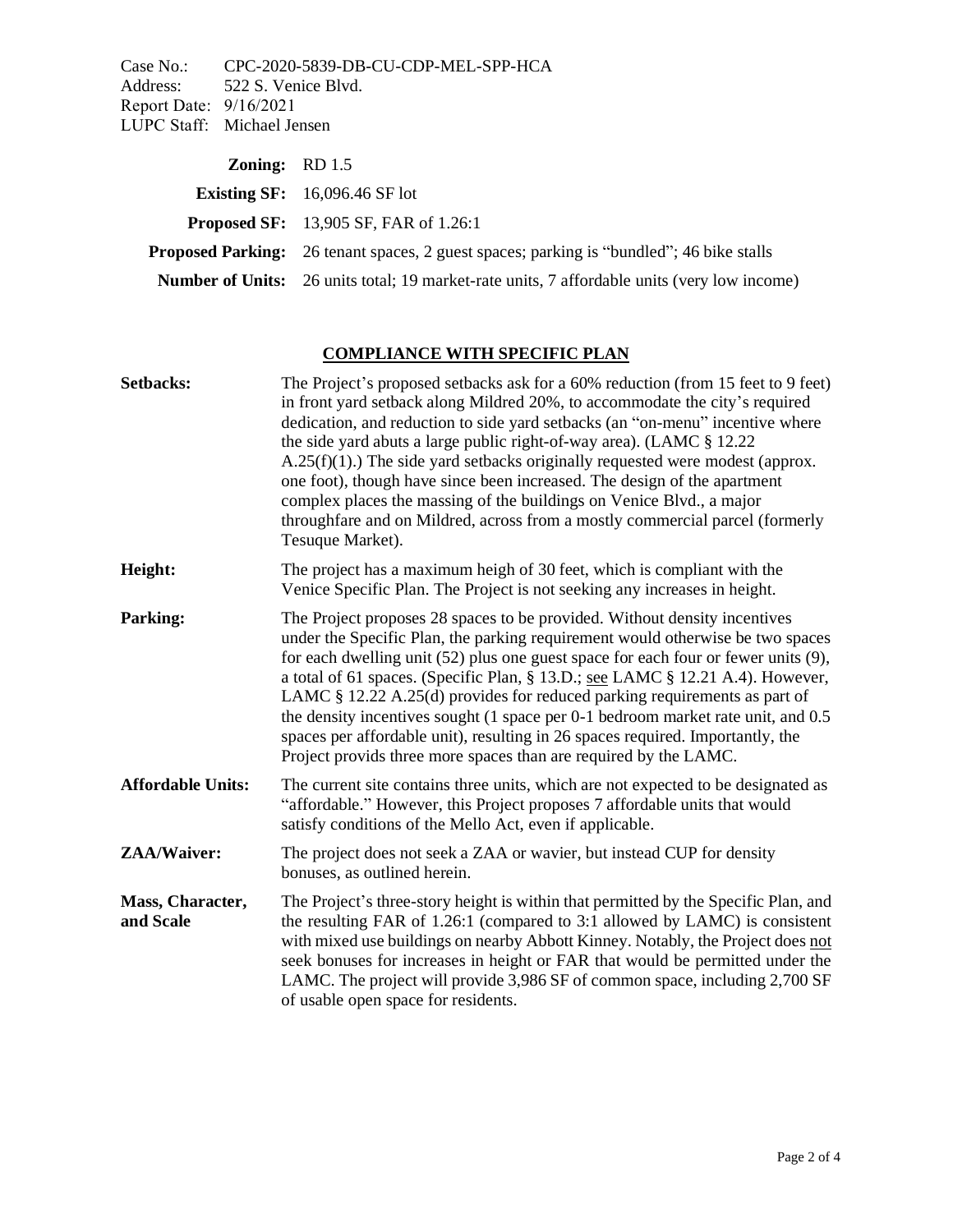Case No.: CPC-2020-5839-DB-CU-CDP-MEL-SPP-HCA<br>Address: 522 S. Venice Blvd. 522 S. Venice Blvd. Report Date: 9/16/2021 LUPC Staff: Michael Jensen

## **COMMUNITY OUTREACH**

| Date(s):                              | February 2021; April 26, 2021; September 2, 2021                                                                                                                                                                                                                                                                                                                                                                                                                                                      |
|---------------------------------------|-------------------------------------------------------------------------------------------------------------------------------------------------------------------------------------------------------------------------------------------------------------------------------------------------------------------------------------------------------------------------------------------------------------------------------------------------------------------------------------------------------|
| <b>Notification Radius:</b>           | 250 ft.                                                                                                                                                                                                                                                                                                                                                                                                                                                                                               |
| <b>Summary of</b><br><b>Feedback:</b> | Applicant's representative held two outreach meetings to present the projects to<br>neighbors and has corresponded at length with neighbors over the past several months.<br>At the first outreach meeting, neighbors raised concerns regarding the parking exit. As<br>a result, Applicant relocated the exit to Venice Blvd from Washington Way. Several<br>stakeholders from the Silver Triangle attended the second outreach meeting. Several<br>Silver Triangle residents raised concerns about: |
|                                       | Parking for 26 units being only 31 spaces<br>$\bullet$<br>Density of 26 units—too many<br>$\bullet$<br>Lack of visitor parking<br>$\bullet$<br>Location of Uber pick up/drop off<br>$\bullet$<br>"Greed of owner"<br>$\bullet$<br>Whether the low-income unit prices will be inclusive of parking<br>$\bullet$                                                                                                                                                                                        |
|                                       | Additionally, as part of the redesigned plans, the intersection at Venice Blvd. and<br>Washington Way is proposed to be altered to make crossing Washington Way safer.<br>Some neighbors commented on the "tightness" of intersection, pedestrian crossing in<br>front of driveway entrance/exit on Venice.                                                                                                                                                                                           |
|                                       | In response to community input, Applicant has offered changes to the parking:                                                                                                                                                                                                                                                                                                                                                                                                                         |
|                                       | Parking will still be unbundled except that affordable units will include 1 free<br>$\bullet$<br>parking space upon request.                                                                                                                                                                                                                                                                                                                                                                          |
|                                       | The parking entrance was always at Venice Blvd. After the first outreach<br>$\bullet$<br>meeting we relocated the parking exit from Washington Way to Venice Blvd<br>and created the new intersection design.                                                                                                                                                                                                                                                                                         |
|                                       | Following the Project's approval at LUPC on May 20, 2021, Applicant engaged<br>further with stakeholders to accommodate their concerns. The following changes were<br>made:                                                                                                                                                                                                                                                                                                                           |
|                                       | Subterranean parking garage reconfigured to accommodate cedar roots. Cedar<br>$\bullet$<br>tree preserved - 3 parking spaces lost. Total parking reduced from 31 to 28<br>spaces.                                                                                                                                                                                                                                                                                                                     |
|                                       | Building setback next to ballpark increased from 4' 10" to 10' 3"-15'; to<br>create a buffer between elm tree/ballpark and our proposed building.                                                                                                                                                                                                                                                                                                                                                     |
|                                       | Removed pedestrian entrance on Mildred.                                                                                                                                                                                                                                                                                                                                                                                                                                                               |
|                                       | Parking changed from "unbundled" to standard assignment of 1 parking space<br>per unit.                                                                                                                                                                                                                                                                                                                                                                                                               |
|                                       | All 7 affordable units will be master-leased by Podshare, who will convert<br>$\bullet$<br>some of their existing residents to long-term affordable tenants in the new<br>building.                                                                                                                                                                                                                                                                                                                   |
|                                       |                                                                                                                                                                                                                                                                                                                                                                                                                                                                                                       |